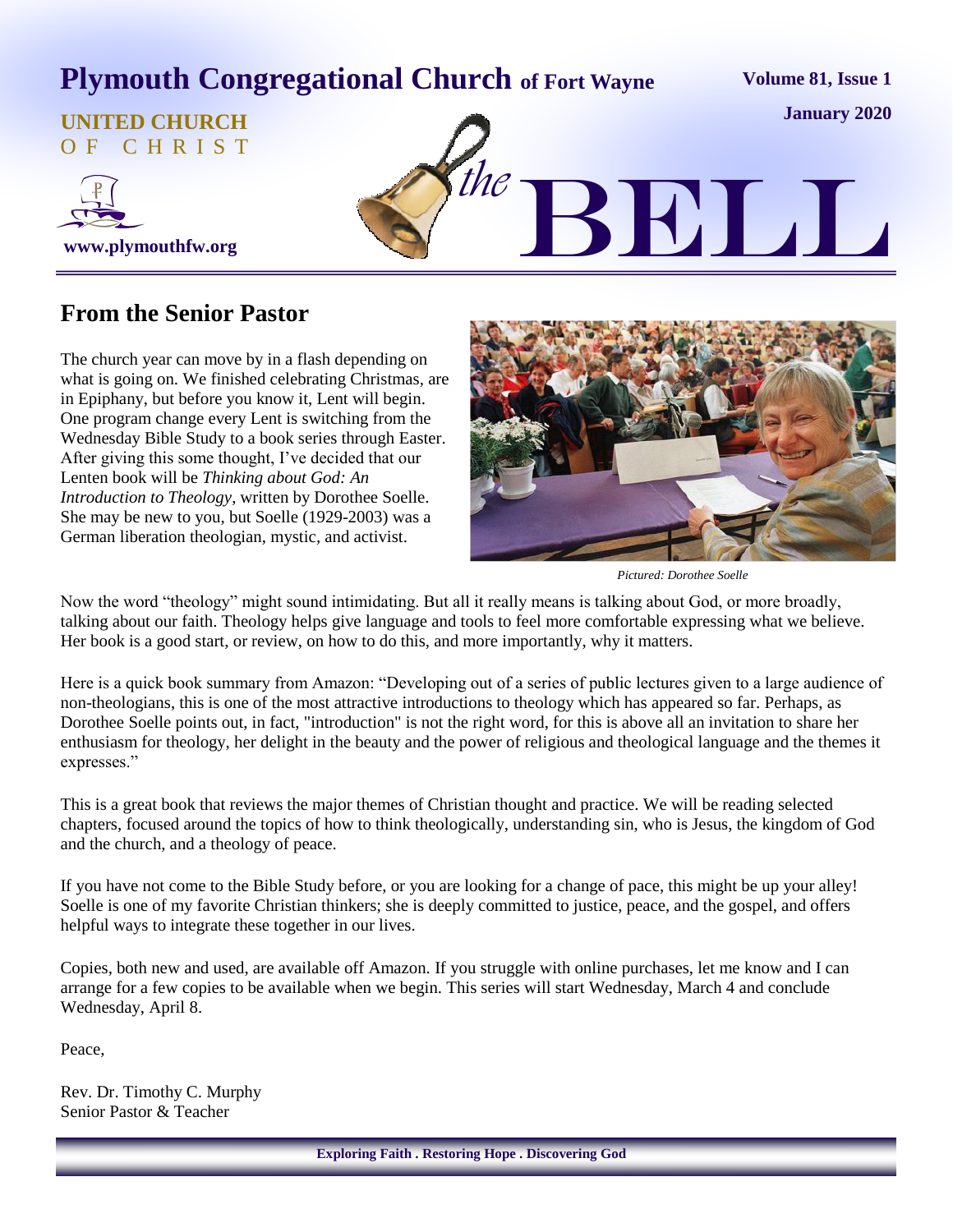# During the month of **February**, Plymouth prays for **CUE Seminaries** and the **United Nations High Commission on Refugees**.

# **2020 Chancel Flowers**

There are plenty of dates still available if you would like to dedicate chancel flowers this year. Please reserve your special date on the floral calendar in the Folsom Room; the cost is \$40. Please make your check payable to Plymouth Church. For more information, contact Maressa at mfe@plymouthfw.org.



# **Shrove Tuesday Pancake Dinner**

Plymouth will be hosting its annual Shrove Tuesday Pancake Dinner on February 25 from 5:30 to 7:00 pm. This dinner will feature pancakes, sausage, Mardi Gras beads and New Orleans music!



# **Komets Game**

Congregational Life presents an evening with the Komets on March 13 at 8:05 pm. The Komets will be playing the Toledo Mud Hens at Memorial Coliseum. Tickets are \$21 for adults \$16 for those under 12. Tickets will be on sale in the Folsom Room after service beginning Sunday, January 26.



# **Bell Subscriptions**

With the start of a new year, a new decade, and the new Plymouth database, the office has decided to update the Bell mailing list! Previously, we had duplicate addresses and difficulty combining members into a single household for mailings in our database. The updated database makes it much easier to handle these sort of issues and we now have the opportunity to also update our mailing lists.

Please email Mackenzie at mmg@plymouthfw.org for the following reasons:

- You wish to receive the Bell via email only
- You have seasonal addresses (please include them)
- You and your partner each receive a copy of the Bell, but wish to share (or vice versa)
- You do not wish to receive the Bell at all

Those who wish to continue to receive the printed Bell do not need to take any additional steps.

# **45th Boar's Head Now Part of Church's History**

The 45<sup>th</sup> Annual Boar's Head and Yule Log Festival was presented to more than 1700 people in our Sanctuary on 5 different services on December 28, 29, and 30.

Close to 200 patrons contributed over \$19,000 to support the Festival and a free-will offering brought in an additional \$6,000, allowing Plymouth to once again present the Festival and offer tickets for free.

Thanks to all who participated in the leadership roles, the cast, choirs, crews, orchestra and the Plymouth staff for their gifts and talents making the Festival a moving experience for those who attended. Three individuals have been a part of the Festival since its first service in 1975: James Clauser, Louise Misegades, and Michael Popp.

Mark your calendars for the 46<sup>th</sup> Festival 2020!

# **Prayer and Meditation Time**

All people in the Plymouth family are invited, gently nudged even*,* to come together in prayer and meditation twice monthly. On the second and fourth Wednesdays of the month at 12 noon, join us in the Chapel for a short time of prayer and quiet reflection. If you cannot be physically present you are encouraged to set these times apart each month to be in prayer with us from wherever you are for just a little while.

We pray in community for the good of our church family and staff. We pray for common vision as we engage in kin-dom work and service. We pray for our community and for our world. And we pray for ourselves as we see clearer what a friend we have in Jesus. We know as the Psalmist knew that, "God is our refuge and strength, an ever-present help in time of trouble."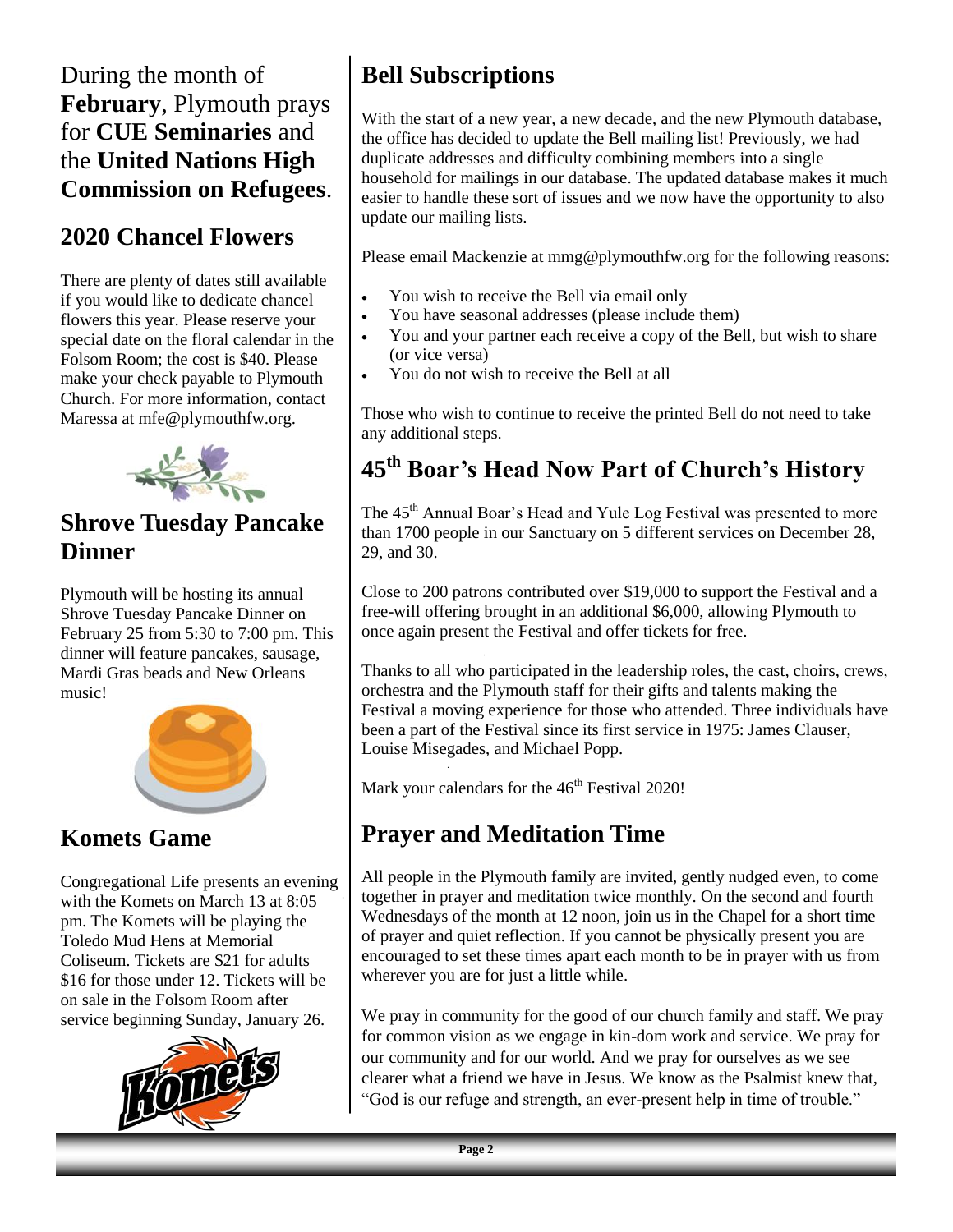# **Effective Letter Writing**

You can influence officials and others in your community through effective letter writing, emails, and calls. The following are tips to writing a constituent letter that is convincing and to the point.

- Address the letter and state the reason for writing
- Add a personal reason why this matters to you
- Ask your representative to support your view
- Include your complete contact information
- Mail your letter possibly with a hand- written envelope

One of the easiest ways to find those legislators representing you is to go to [www.commoncause.org/find-your-representative/ a](http://www.commoncause.org/find-your-representative/)nd submit your address. Everyone from the president to your city council will display, and you will have the contact information as well as connection to their homepage where you can submit emails. Also, letters to the editor are valuable in making your opinion known and influencing the community.

Here are other valuable resources:

- [www.lwvfw.org \(](http://www.lwvfw.org)League of Women Voters)
- [www.ucc.org](http://www.ucc.org)
- Congressional Switchboard: 202-224-3121
- [www.journalgazette.net](http://www.journalgazette.new)

Jan Evrard Peace & Justice Committee

## **Poor People's Campaign Moral March on Washington**

On June 20, 2020, the Poor People's Campaign will come together in Washington DC in a national call for moral revival. There are 140 million poor and low income folks in the United States, which is not only unacceptable in a country as rich as we are but morally wrong.

The Peace & Justice Committee is looking into getting a group of folks from Plymouth together who would like to be a part of this powerful assembly. To learn more about the Poor People's Campaign and this march, go to the following: [www.poorpeoplescampaign.org/june2020/.](http://www.poorpeoplescampaign.org/june2020/)

At this point, we are simply wanting to inform you about the work of the Poor People's Campaign as well as any interest you may have in taking part. Please contact me if you would like to get involved or simply want more information.

Jan Evrard [jevrard52@gmail.com](mailto:jevrard52@gmail.com) 260-602-1268

#### **PEOPLE IN OUR PRAYERS:**

Archer Family, Diana Bauer, Elizabeth Bayle, Janis Bohnstedt, Trevor Burns, Casey Cade, Kris Conner, David Cornwell, Brad Crowder, Casey Curry, Barb Duch, Betsy Graham, Quinn Hacker, Ray Hoverman, Dwight James, Susan Jarvis, Nancy Jordan, Ginny Laudadio, Brian Laurenz, Joan Lipscomb, Sheldon Lockwood, Bonnie Pennock, Noel Resor, Anne Rowland, Sharon Sale, Jacqueline Sanders, John Shannon, Charmaine Siekmann, Johanna Smith, Terri Stumpf, Camille Wallace, Ervin Walter, Gordon Walter, and Virginia Zimmerman.

**New Life** is welcomed in the birth of a daughter, Penelope Grace Frecker, November 14, in Italy, to proud parents Taylor (Puitz) and Dale Frecker. Delighted grandmother is Tina Puitz.

**New Life** is welcomed in the birth of a son, Alden William Blake, January 16, to proud parents Kate and Jake Blake. Eager siblings are Stedman and Anna and delighted grandparents are Jeanette and Jim Schmidt.

**Sympathy** is extended to Dee Hoffman and Brian Beifus, Allyn and Veronica Beifus, on the death of mother and grandmother, Carol Hoffman, October 31.

**Sympathy** is extended to Rev. John P. Gardner and George Gardner on the death of sister and aunt, Mary Wegman, November 24, Canal Winchester, OH.

**Sympathy** is extended to Lucy Hess, Nick and Tifffany Hess, on the unexpected death of sister-in-law, friend, and aunt, Barbara Keener, December 3, Detroit, MI.

**Sympathy** is extended to Curt Smith and family on the death of wife, mother, grandmother, Dee Smith, December 13.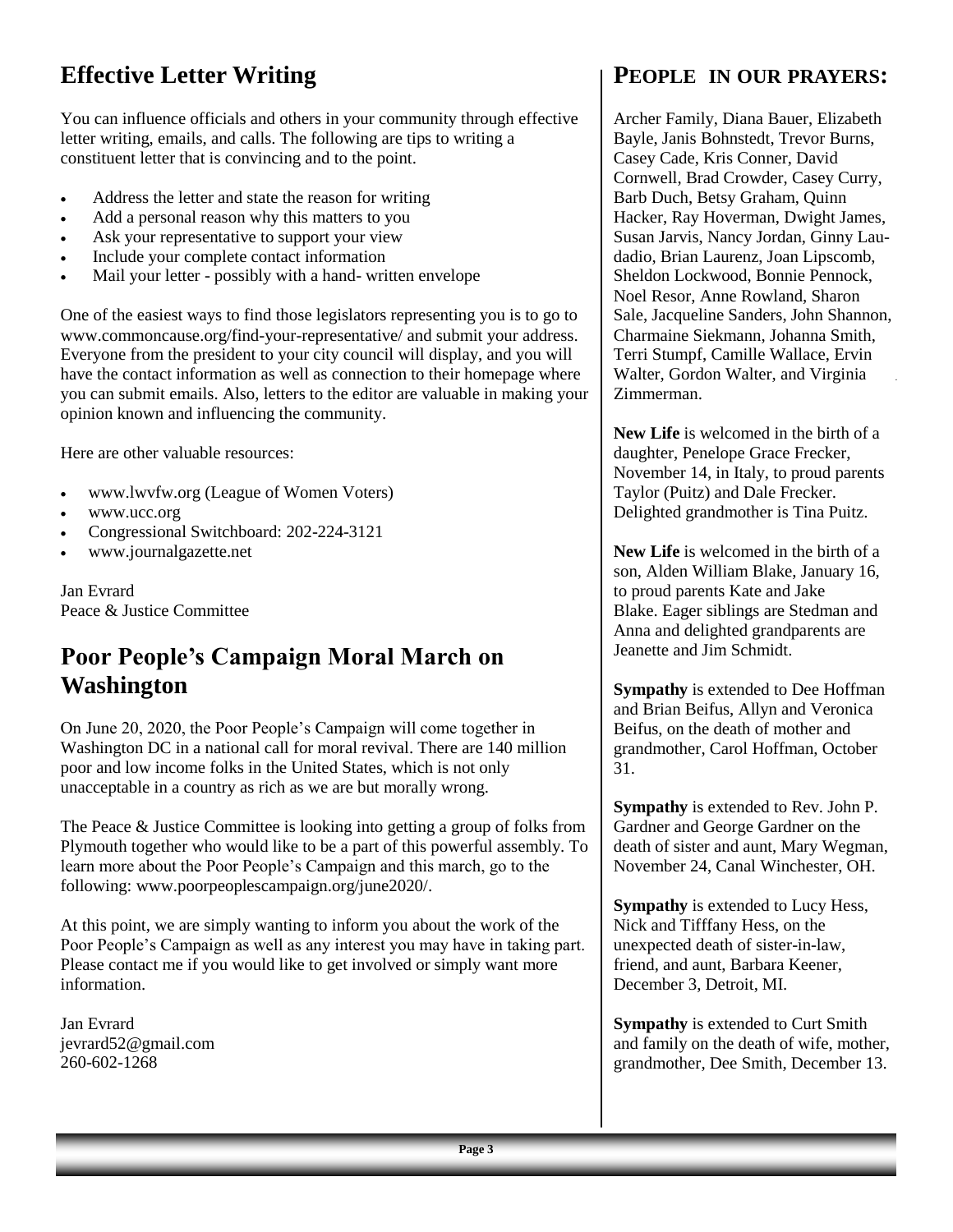# **Sesquicentennial Moment: Global Mission**

Since Plymouth's founding in 1870, we have been to some degree a global mission church. In 2012 we "officially" became a "Global Ministries" church. In that year, Pastor John Gardner asked the Benevolence Committee to seek accreditation through the Global Ministries organization as a global mission church. Members of the committee including Mary Bir, Sandy Moliere, Peg Schilb and possibly others sought this designation. They contacted Global Ministries to ask what we needed to do to become a global missions church and included a list of Plymouth's activities for their review. In a short time the organization came back with a welcome to the organization letter stating that we were most welcome and were doing much more than was needed to meet the criteria for acceptance!

Global Ministries is a joint witness in mission between the Disciples of Christ and the United Church of Christ. Their vision is that all God's people and creation should share in God's abundant life. Their mission is to receive and share the Good News of Jesus Christ by joining with global and local partners to work for justice and reconciliation for all people. To accomplish this vision, Global Ministries rests upon the core values of the following: Community that is building interdependence and unity among all God's children by providing mutual support and collective dreams for the future. Mutuality, meaning sharing the vision and not directing it. Justice to all. Peace, by embodying reconciling relationships with God, humanity, and creation. Presence which manifests God's love by living in intentional, committed relationships which provides a bold vision of togetherness.

So, that is the mission. How have we fulfilled it as a church community over these many years? Since we say we are "Intensely" local and "Intentionally" global, we will look at both aspects of this covenant. We will begin with the global. As stated at the beginning, we have always been a mission people, but the earliest documentary evidence we have found to date of giving in this way, begins in the 1920's. We will look at nine examples of our mission outreach.

- Contributed to the "Pilgrim Memorial Fund" through the National Churches of Congregational Ministers to assist retired, indigent ministers consistently in the 1920s.
- Sent funds to help build two churches in India and one in Africa continuing throughout the 1920s.
- Sent funds to Europe and China to deal with famine in both areas at the end of WWI from 1920-1925.
- Sent funds for the support of the all black Talladega College in Talladega, Alabama throughout the 1920s.
- Gave funds for the building of the "Evangelical Hospital" in Napoli, Italy Churches in the 1950s.
- Designated funds for the support of the "International Christian University" in Japan throughout the 1950s and 1960s. As thanks to Plymouth, member Harry Takimori bought and planted two Japanese cherry trees in the gardens at the front of the church in 1962.
- At least three International Fairs were organized to raise funds for foreign missions in the 1970s. Joe and Ginny Laudadio, Bill Shedd, and Char Rehrer were particularly instrumental in organizing and running these events.
- Gave both money and labor for Habitat for Humanity projects across the U.S. between 1992-1999. Kara Jaurigue headed the youth contingent and Sam Lipscomb was the general contractor.
- Doug and Gale Cunningham led Plymouth to become involved in Foods Resource Bank, now Growing Hope
- Globally, to help people in need find ways to grow and maintain their own food in 2005. To date, Plymouth has contributed \$174,969 to this effort.

In terms of local mission, our record of giving is exemplary. In reviewing the 2018 Annual Report, pp. 39 and 40 and selecting Local Projects only, our giving totaled \$65,869.18. Additional giving to Miscellaneous Gifts from Standish Circle alone totaled \$1450. As with the other Covenants we base our faith on at Plymouth, we are very much living our faith.

Finally, I would like to conclude with a quote from John Calvin, one of our Congregational forefathers. "Our prayers must not be self-centered. They must arise not only because we feel our own need as a burden we must lay on God, but also because we are so bound up in love for our fellow man that we feel their need as acutely as our own. To make intercession for men is the most powerful and practical way in which we can express our love for them." This statement applies not only to prayer but to our expenditure of funds and our labor to improve the lives of those less fortunate than ourselves, whether here in Fort Wayne, or other places across our nation, or in the wider world as a whole.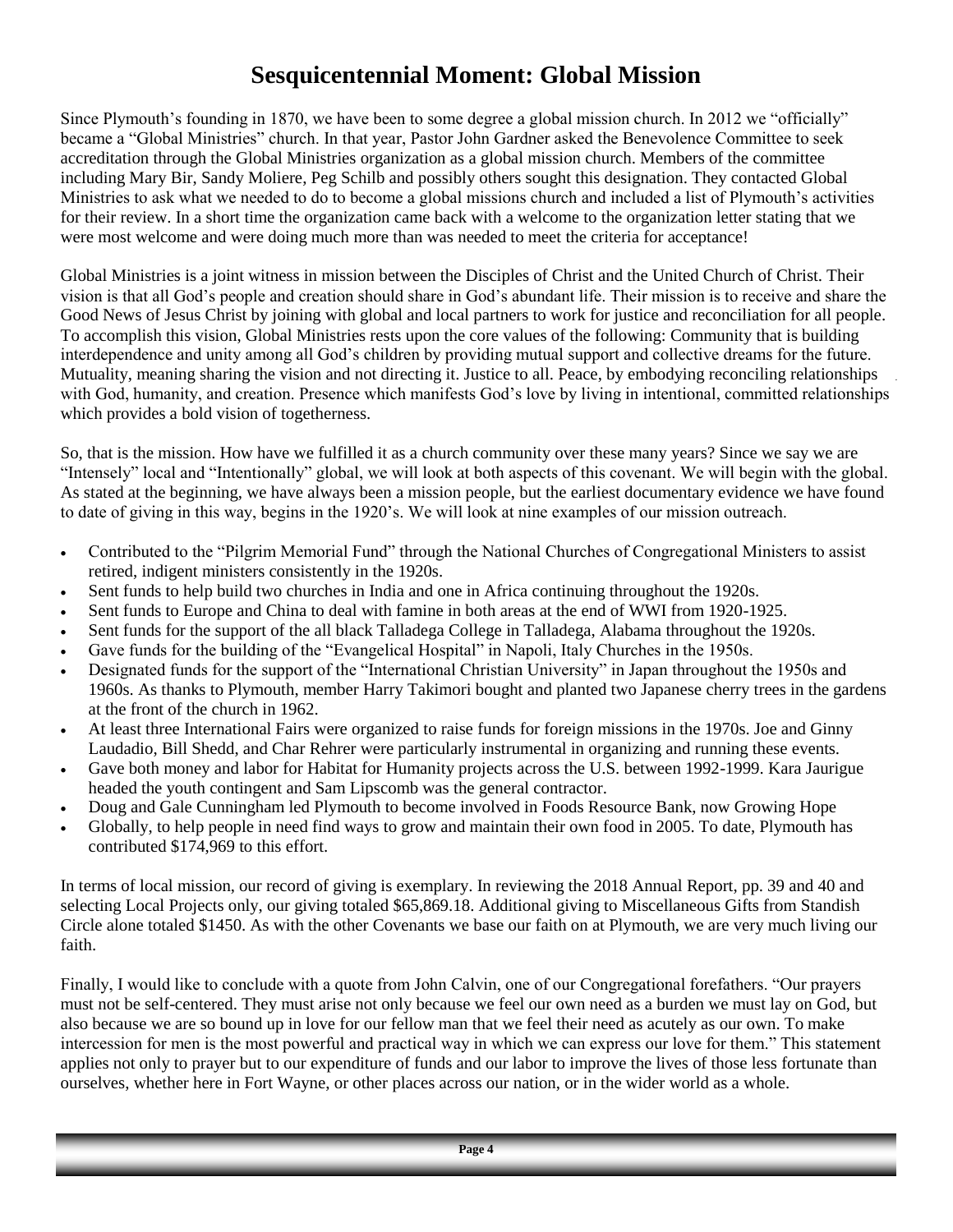| <b>February Birthdays</b> |                       |                       |
|---------------------------|-----------------------|-----------------------|
| 1 Terry Anderson          | 11 Nicholas Brattain  | 20 Donna Childs       |
| 1 David Cornwell          | 11 Benjamin Hoffman   | 20 Chuck Knox         |
| 2 Allen Haynes            | 11 Jeff Moore         | 21 Margie Dougherty   |
| 3 Bill Deans III          | 12 Ruth Phillips      | 21 Nick Eitsert       |
| 3 Jakob Feasel            | 13 Robin Grissom      | 22 Brian Augspurger   |
| 3 Theo Garcia             | 13 Karen O'Neal       | 22 Miriam Brown       |
| 3 Merideth Minchski       | 13 Andrea Reichard    | 22 Ren Moore          |
| 5 Jim Eitsert             | 15 Gale Cunningham    | 23 Elle Hollingsworth |
| 5 Candace Murphy          | 15 Bill Lambert       | 23 Verne Mitchell     |
| 7 Bill Balasia            | 16 Allyn Beifus       | 24 John Escosa        |
| 7 Ginny Laudadio          | 16 Christopher Butler | 25 Linda Balthaser    |
| 8 Jim Graham              | 18 Kris Jensen        | 25 Vicki Braun        |
| 8 Dee Harding             | 18 Halley Woehnker    | 25 Ashlee McCrory     |
| 10 Sara Sprunger          | 19 Andrew Spath       | 28 Betty Deans        |

# **Spring Fun Things for Fairfield Elementary School**

The following items have been requested from our Rising Star partner Fairfield Elementary School. We will collect these items until the middle of February.

Paper towels, cleaning wipes, dry erase markers, ribbons, buttons, beads, fabric, sequins, stickers, and Play-Doh.

Please put your contributions in the bin marked Fairfield in the Folsom Room.

## **Chapel Class 2020**

Christian Education board is planning wide-ranging subjects for study in our 9:00 am Sunday Chapel Classes. Upcoming class facilitators and leaders include Rev. Timothy Murphy, Licensed Minister David Grim, and Rev. Dr. Michael Spath. If you are interested in leading a class or series, please speak with any Christian Education board member or one of our Pastors.

## **Sunday School**

In Sunday school, we are continuing our exploration of what we do in worship. During January and the beginning of February we are focusing on Scripture. While we often learn Bible stories in Sunday school, we are taking this time to look at the structure of the Bible, where it came from, what's in it, and why reading it is central to our worship and our lives as Christians.

We don't do a lot of rote learning in Sunday school, but we are working on memorizing the books of the Bible. Committing the order to memory lets our kids feel comfortable around the Bible, and gives them ownership of our scripture. It also makes it easier to look up a passage, or to understand when folks start talking about sections of the Bible, such as the gospels or the prophets.

At the end of February, we'll spend a few weeks learning about Islam. We'll have the Hands on Islam stations out in the Education Lounge for all ages to explore. Stop by and learn a little something about our neighbors in faith!